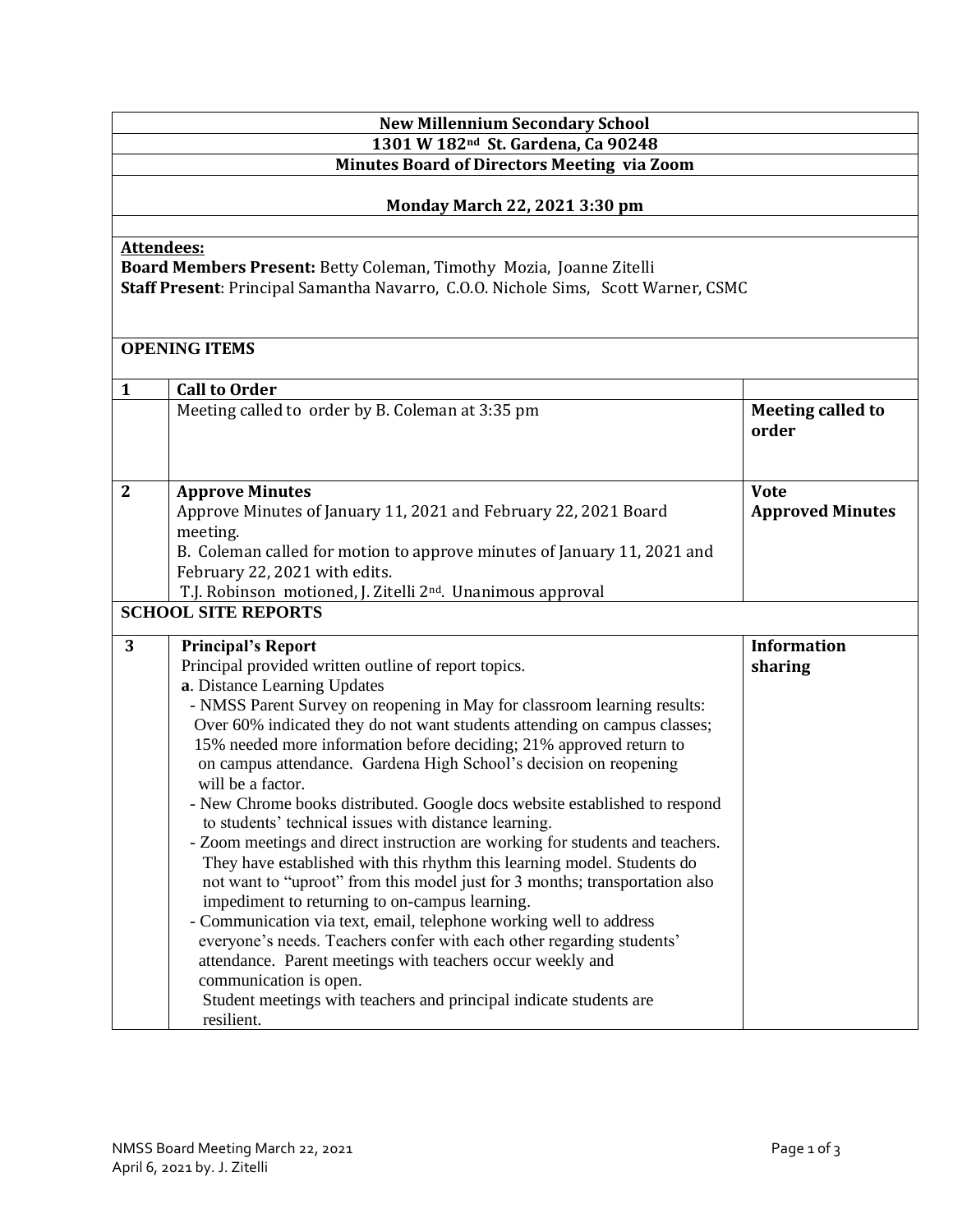|   | <b>b.</b> Challenges - vaccination process<br>c. Reopening 2021-2022 school year likely a hybrid model to start.<br>$d$ . District Updates $\&$ meeting with Gardena HS Principal indicate concerns<br>regarding what reopening of campus will involve.<br>Gardena's principal discussed "advisory class' structure for May-June<br>school re-opening.<br>e. Important Dates/ Summary<br>- WASC mid-cycle visit on 2/24/2021 went well.<br>- Annual district oversight visit 3/18/2021 went well.<br>N. Sims and S. Warner assisted with preparation on DVR and SPED<br>audit. SPED services and minutes in order and reports are up to date.<br>- Spring break April 5 -9<br>f. Board member search for additional qualified members continues.<br><b>BUSINESS ITEMS</b> |                                                                                                                                                    |
|---|---------------------------------------------------------------------------------------------------------------------------------------------------------------------------------------------------------------------------------------------------------------------------------------------------------------------------------------------------------------------------------------------------------------------------------------------------------------------------------------------------------------------------------------------------------------------------------------------------------------------------------------------------------------------------------------------------------------------------------------------------------------------------|----------------------------------------------------------------------------------------------------------------------------------------------------|
| 4 | LCAP - Developing LCAP (Learning continuity & attendance plan0                                                                                                                                                                                                                                                                                                                                                                                                                                                                                                                                                                                                                                                                                                            | <b>Information</b>                                                                                                                                 |
|   | - NMSS plans to work with consultant to establish school goals that align<br>closely with its budget; road map will be established. Cost for consultant<br>\$8,000.                                                                                                                                                                                                                                                                                                                                                                                                                                                                                                                                                                                                       | sharing                                                                                                                                            |
| 5 | <b>Graduation Requirement - Covid-19 and changes</b><br>- LAUSD has not sent out requirements for graduation.                                                                                                                                                                                                                                                                                                                                                                                                                                                                                                                                                                                                                                                             | Vote postponed                                                                                                                                     |
| 6 | Closed Session - Conference with Legal Counsel -Anticipated Litigation<br>Significant Exposure to litigation pursuant to subdivision (b) of Section 54956.9:1case<br>- Proposal for settlement sent out but no updates on process.                                                                                                                                                                                                                                                                                                                                                                                                                                                                                                                                        | <b>Information</b><br><b>Sharing /Vote</b><br><b>Vote Postponed</b>                                                                                |
| 7 | <b>Covid-19 - School Opening policy Changes</b><br>- LAUSD roll-out of "special school" for middle & high school students<br>returning to campus April or May (refer to Gardena H.S. model).<br>UTLA plays a role in decision ; however NMSS can decide not to bring back<br>students to campus for classroom instruction.<br>CDC proposes August 7, 2021 opening.<br>- Board welcome to provide ideas for NMSS reopening model.                                                                                                                                                                                                                                                                                                                                          | <b>Information</b><br><b>Sharing</b>                                                                                                               |
| 8 | <b>Update Fiscal Policies</b><br>- In February 2021 NMSS's bank account was "hijacked"; perpetrators of fraud<br>got away with \$10,000.00 from NMSS main account. Bank returned \$10,000<br>to NMSS. All funds moved to NMS ASB account and then to new NMSS<br>account. C.O.O. Sims proposed that a new NMSS fiscal policy be drafted<br>and include procedures for safeguarding funds. Board chair B. Coleman<br>requested N. Sims draft policy for safeguarding funds and submit draft<br>for Board review.                                                                                                                                                                                                                                                           | <b>Information</b><br><b>Sharing</b>                                                                                                               |
| 9 | <b>Charter School Funds Distribution Authorization</b><br>- No release of NMSS funds from bank until Board signs new NMSS fiscal<br>policy. B. Coleman called for motion to approve drafting fiscal policy for<br>Board review and to approve funds distribution authorization.<br>T. Mozia motioned; J. Zitelli 2 <sup>nd</sup> Approval Unanimous                                                                                                                                                                                                                                                                                                                                                                                                                       | <b>Information</b><br><b>Sharing/Vote</b><br><b>Board Approved</b><br>drafting NMSS fiscal<br>policy and<br>distribution of<br>funds authorization |